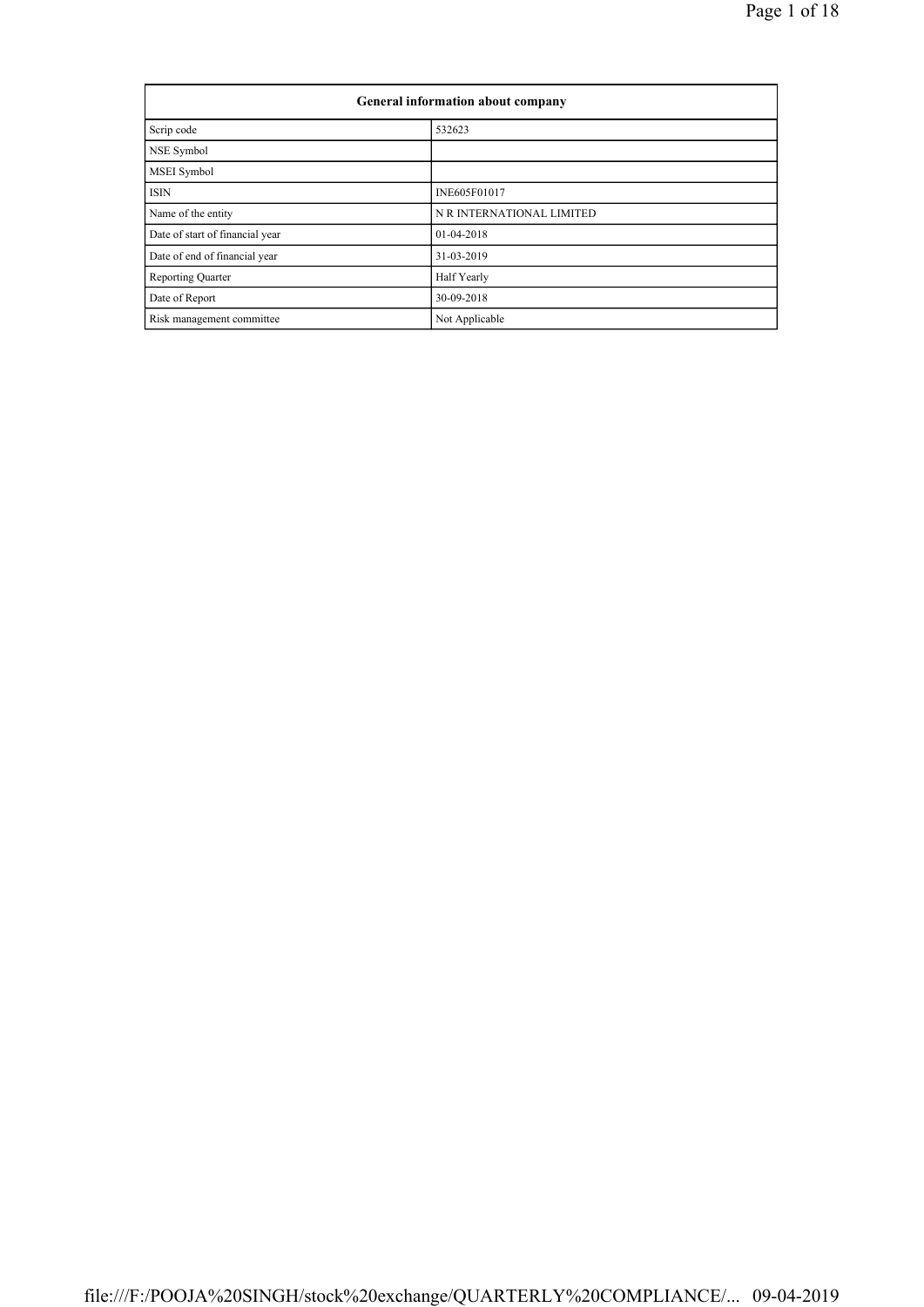|                | <b>Annexure I</b>                                              |                                                  |            |            |                                                |                                       |                                 |                                                                                      |                      |                                            |                                                                                                                                                    |                                                                                                                                                                           |                                                                                                                                                                                                               |                                      |                                             |
|----------------|----------------------------------------------------------------|--------------------------------------------------|------------|------------|------------------------------------------------|---------------------------------------|---------------------------------|--------------------------------------------------------------------------------------|----------------------|--------------------------------------------|----------------------------------------------------------------------------------------------------------------------------------------------------|---------------------------------------------------------------------------------------------------------------------------------------------------------------------------|---------------------------------------------------------------------------------------------------------------------------------------------------------------------------------------------------------------|--------------------------------------|---------------------------------------------|
|                | Annexure I to be submitted by listed entity on quarterly basis |                                                  |            |            |                                                |                                       |                                 |                                                                                      |                      |                                            |                                                                                                                                                    |                                                                                                                                                                           |                                                                                                                                                                                                               |                                      |                                             |
|                |                                                                |                                                  |            |            |                                                |                                       |                                 | I. Composition of Board of Directors                                                 |                      |                                            |                                                                                                                                                    |                                                                                                                                                                           |                                                                                                                                                                                                               |                                      |                                             |
|                |                                                                |                                                  |            |            |                                                |                                       |                                 | Disclosure of notes on composition of board of directors explanatory                 |                      |                                            |                                                                                                                                                    |                                                                                                                                                                           |                                                                                                                                                                                                               |                                      |                                             |
|                |                                                                |                                                  |            |            |                                                |                                       |                                 | Is there any change in information of board of directors compare to previous quarter |                      |                                            |                                                                                                                                                    | Yes                                                                                                                                                                       |                                                                                                                                                                                                               |                                      |                                             |
| Sr             | Title<br>(Mr)<br>Ms)                                           | Name of the<br>Director                          | PAN        | <b>DIN</b> | Category 1<br>of directors                     | Category 2<br>of directors            | Category<br>$3$ of<br>directors | Date of<br>appointment<br>in the<br>current term                                     | Date of<br>cessation | Tenure<br>of<br>director<br>(in<br>months) | No of<br>Directorship<br>in listed<br>entities<br>including<br>this listed<br>entity (Refer<br>Regulation<br>$25(1)$ of<br>Listing<br>Regulations) | Number of<br>memberships<br>in Audit/<br>Stakeholder<br>Committee<br>(s) including<br>this listed<br>entity (Refer<br>Regulation<br>$26(1)$ of<br>Listing<br>Regulations) | No of post<br>of<br>Chairperson<br>in Audit/<br>Stakeholder<br>Committee<br>held in<br>listed<br>entities<br>including<br>this listed<br>entity (Refer<br>Regulation<br>$26(1)$ of<br>Listing<br>Regulations) | Notes for<br>not<br>providing<br>PAN | Notes for<br>not<br>providing<br><b>DIN</b> |
|                | Mr                                                             | <b>NIRMAL</b><br><b>MODI</b>                     | AETPM2635L | 00268371   | Executive<br>Director                          | Not<br>Applicable                     | <b>MD</b>                       | 10-05-2017                                                                           |                      |                                            | 1                                                                                                                                                  | -1                                                                                                                                                                        | $\mathbf{0}$                                                                                                                                                                                                  |                                      |                                             |
| $\overline{c}$ | Mrs                                                            | <b>SANGEETA</b><br><b>MODI</b>                   | ADNPM2410L | 01963973   | Executive<br>Director                          | Chairperson<br>related to<br>Promoter |                                 | 10-05-2017                                                                           |                      |                                            |                                                                                                                                                    | $\mathbf{0}$                                                                                                                                                              | $\mathbf{0}$                                                                                                                                                                                                  |                                      |                                             |
| 3              | Mr                                                             | <b>VINOD</b><br><b>KUMAR</b><br><b>SRIVASTAV</b> | BCJPS2578D | 00271649   | Non-<br>Executive -<br>Independent<br>Director | Not<br>Applicable                     |                                 | 01-04-2014                                                                           |                      | 54                                         | -1                                                                                                                                                 | $\mathfrak{2}$                                                                                                                                                            | $\overline{2}$                                                                                                                                                                                                |                                      |                                             |
| $\overline{4}$ | Mr                                                             | <b>RAJENDRA</b><br><b>SINGH</b>                  | ASRPS4259C | 01251074   | Non-<br>Executive -<br>Independent<br>Director | Not<br>Applicable                     |                                 | 24-03-2015                                                                           |                      | 42                                         |                                                                                                                                                    | $\overline{2}$                                                                                                                                                            | $\mathbf{0}$                                                                                                                                                                                                  |                                      |                                             |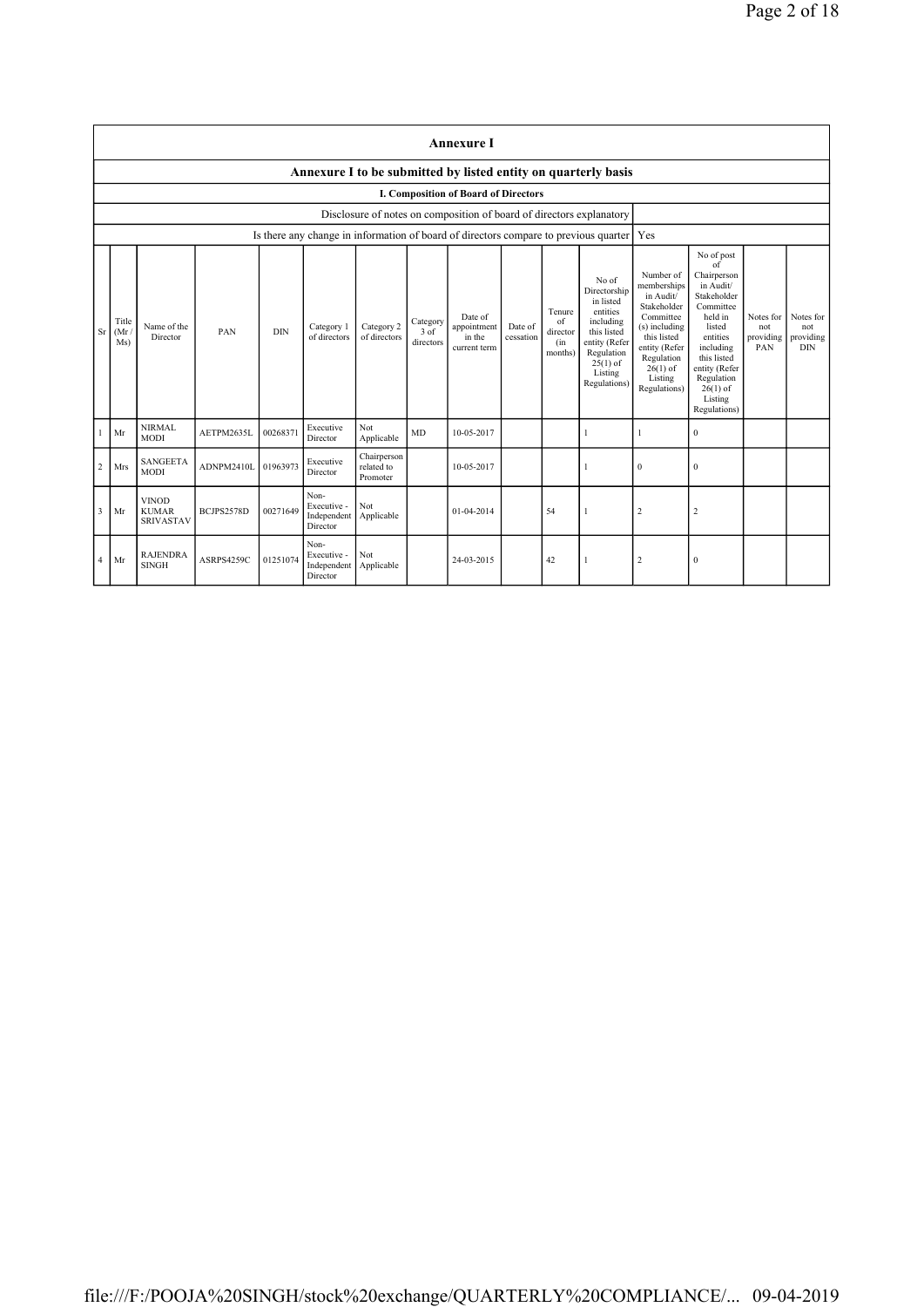| Annexure 1                                                                         |  |
|------------------------------------------------------------------------------------|--|
| <b>II. Composition of Committees</b>                                               |  |
| Disclosure of notes on composition of committees explanatory                       |  |
| Is there any change in information of committees compare to previous quarter   Yes |  |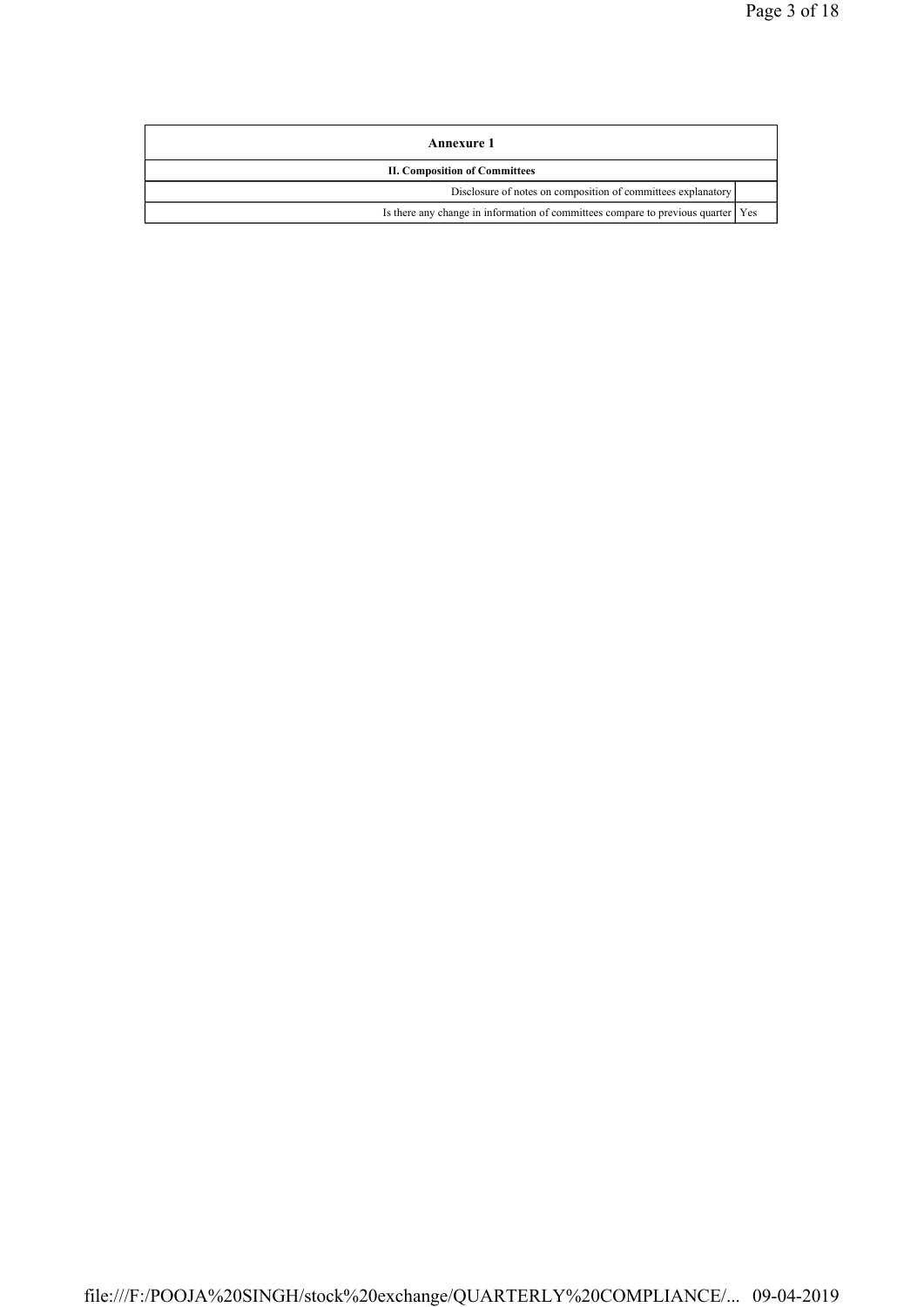| <b>Audit Committee Details</b> |                           |                                      |                         |         |  |  |  |  |  |
|--------------------------------|---------------------------|--------------------------------------|-------------------------|---------|--|--|--|--|--|
| DIN Number                     | Name of Committee members | Category 1 of directors              | Category 2 of directors | Remarks |  |  |  |  |  |
| 00271649                       | VINDO KUMAR SRIVASTAV     | Non-Executive - Independent Director | Chairperson             |         |  |  |  |  |  |
| 01251074                       | RAJENDRA SINGH            | Non-Executive - Independent Director | Member                  |         |  |  |  |  |  |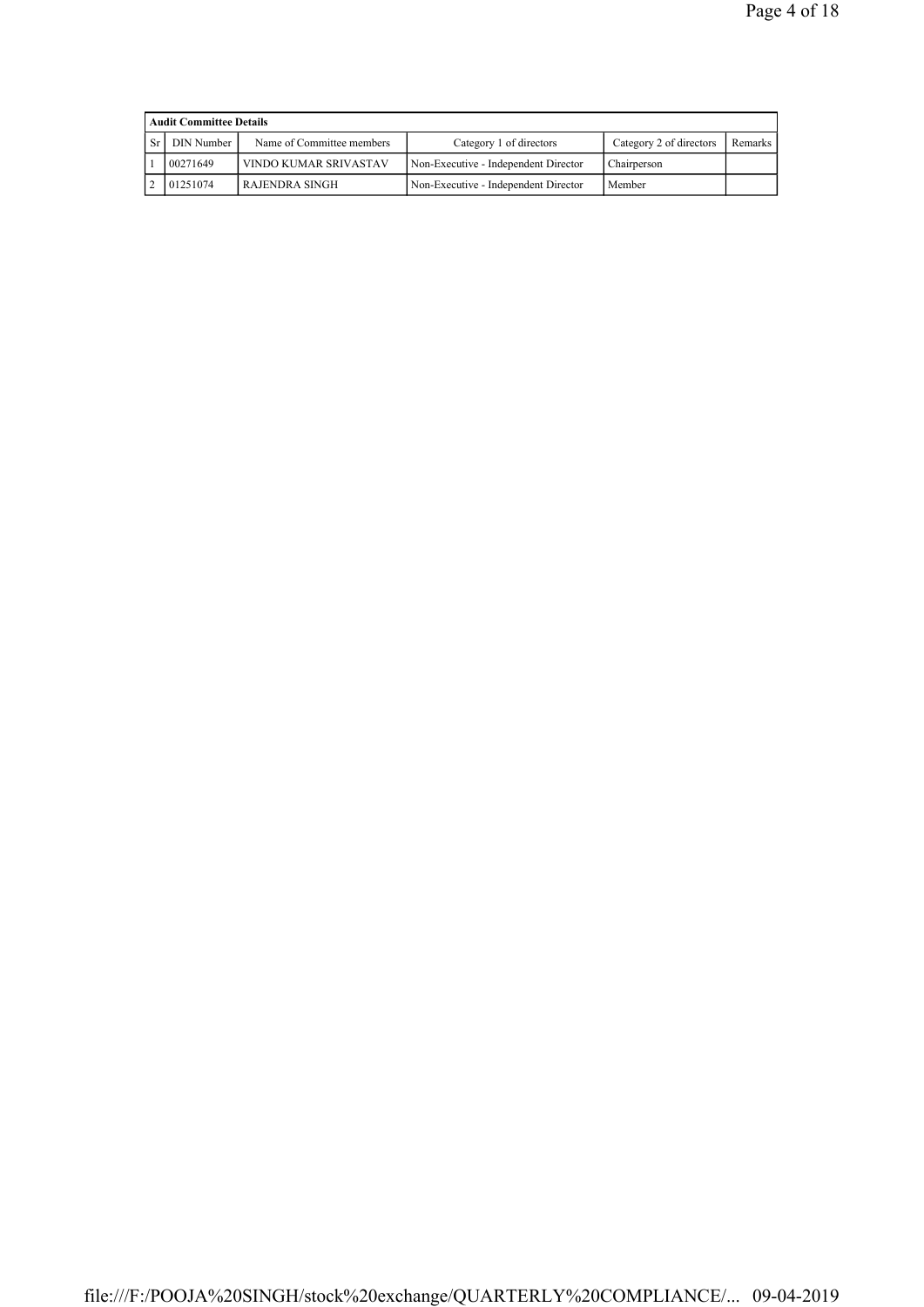| Nomination and remuneration committee |                           |                                      |                         |         |  |  |  |  |  |
|---------------------------------------|---------------------------|--------------------------------------|-------------------------|---------|--|--|--|--|--|
| DIN Number                            | Name of Committee members | Category 1 of directors              | Category 2 of directors | Remarks |  |  |  |  |  |
| 00271649                              | VINOD KUMAR SRIVASTAV     | Non-Executive - Independent Director | Chairperson             |         |  |  |  |  |  |
| 01251074                              | RAJENDRA SINGH            | Non-Executive - Independent Director | Member                  |         |  |  |  |  |  |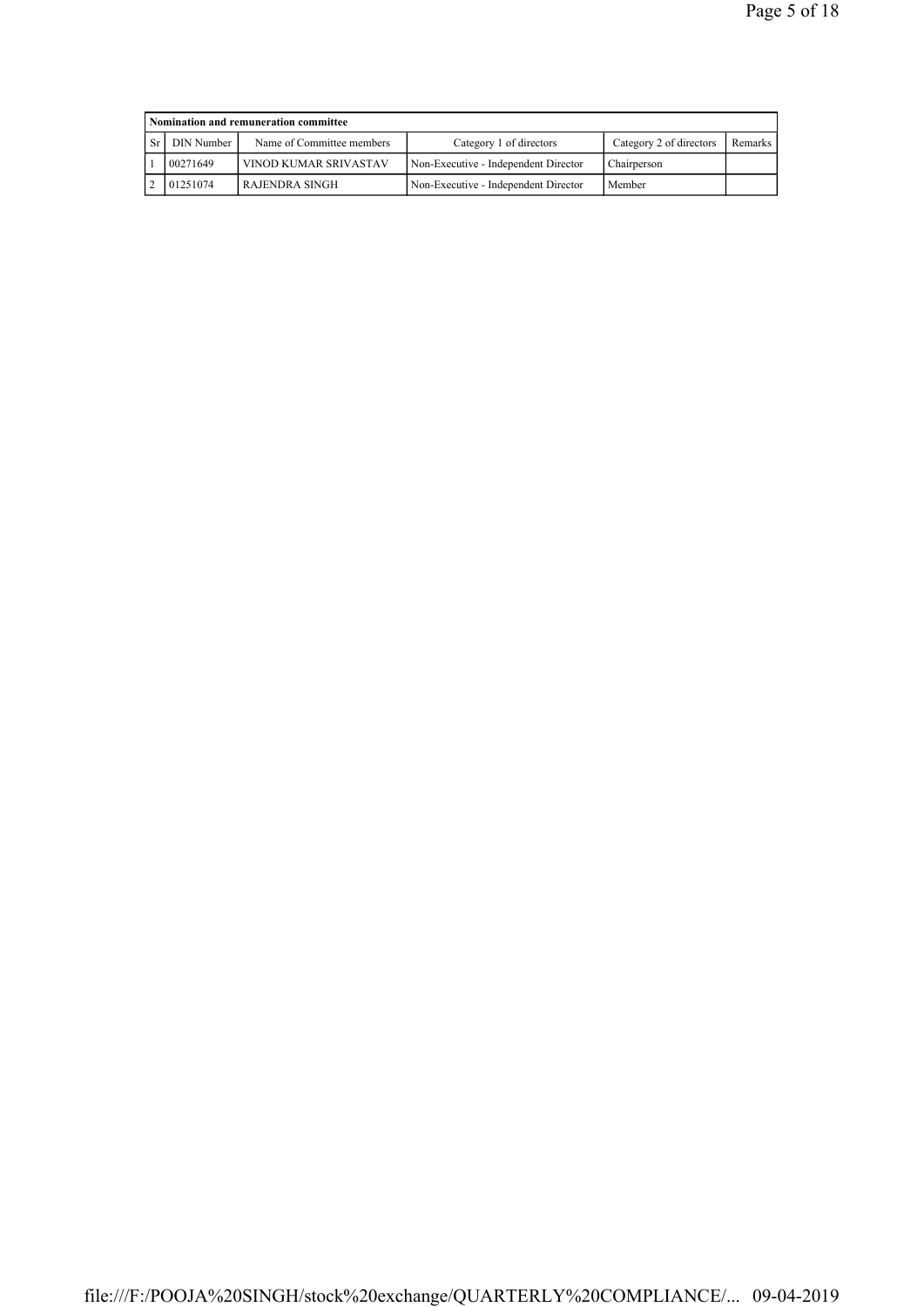| <b>Stakeholders Relationship Committee</b> |                           |                                      |                         |         |  |  |  |  |  |
|--------------------------------------------|---------------------------|--------------------------------------|-------------------------|---------|--|--|--|--|--|
| DIN Number                                 | Name of Committee members | Category 1 of directors              | Category 2 of directors | Remarks |  |  |  |  |  |
| 00271649                                   | VINOD KUMAR SRIVASTAV     | Non-Executive - Independent Director | Chairperson             |         |  |  |  |  |  |
| 01251074<br>RAJENDRA SINGH                 |                           | Non-Executive - Independent Director | Member                  |         |  |  |  |  |  |
| 00268371                                   | NIRMAL MODI               | <b>Executive Director</b>            | Member                  |         |  |  |  |  |  |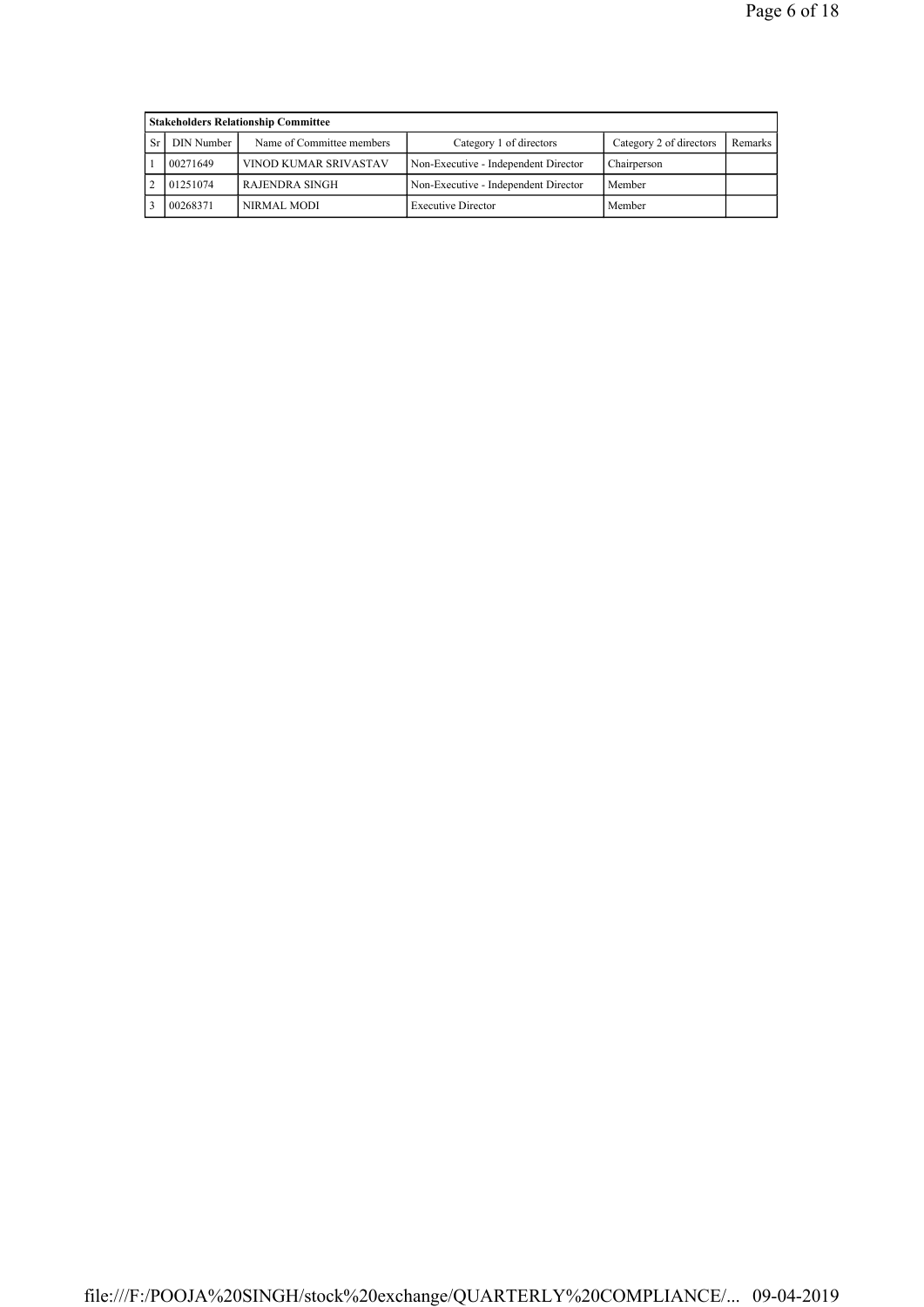|     | <b>Risk Management Committee</b> |                           |                         |                         |         |  |  |  |  |
|-----|----------------------------------|---------------------------|-------------------------|-------------------------|---------|--|--|--|--|
| -Sr | DIN Number                       | Name of Committee members | Category 1 of directors | Category 2 of directors | Remarks |  |  |  |  |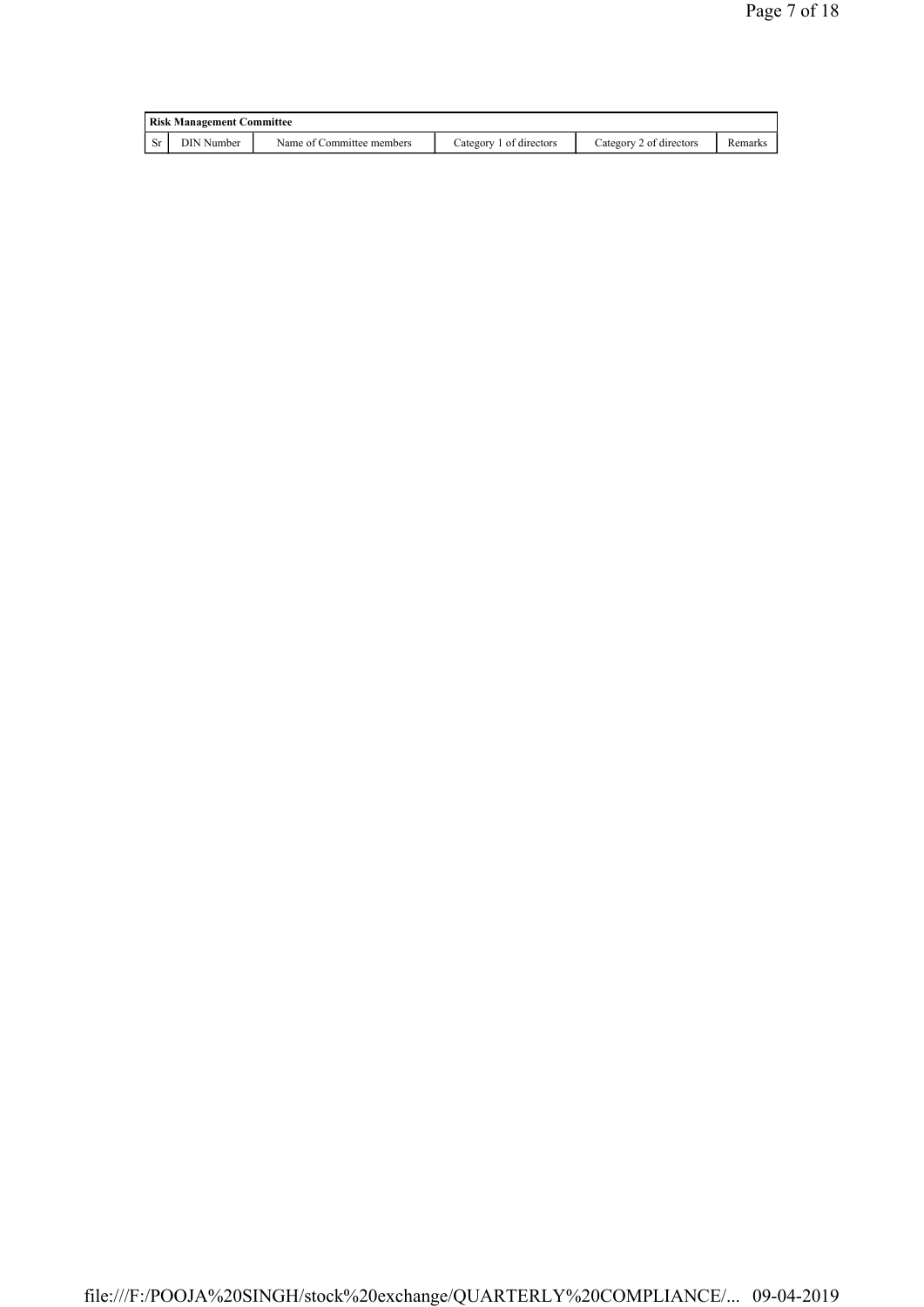|      | Corporate Social Responsibility Committee |                           |                         |                         |         |  |  |  |  |
|------|-------------------------------------------|---------------------------|-------------------------|-------------------------|---------|--|--|--|--|
| - Sr | DIN Number                                | Name of Committee members | Category 1 of directors | Category 2 of directors | Remarks |  |  |  |  |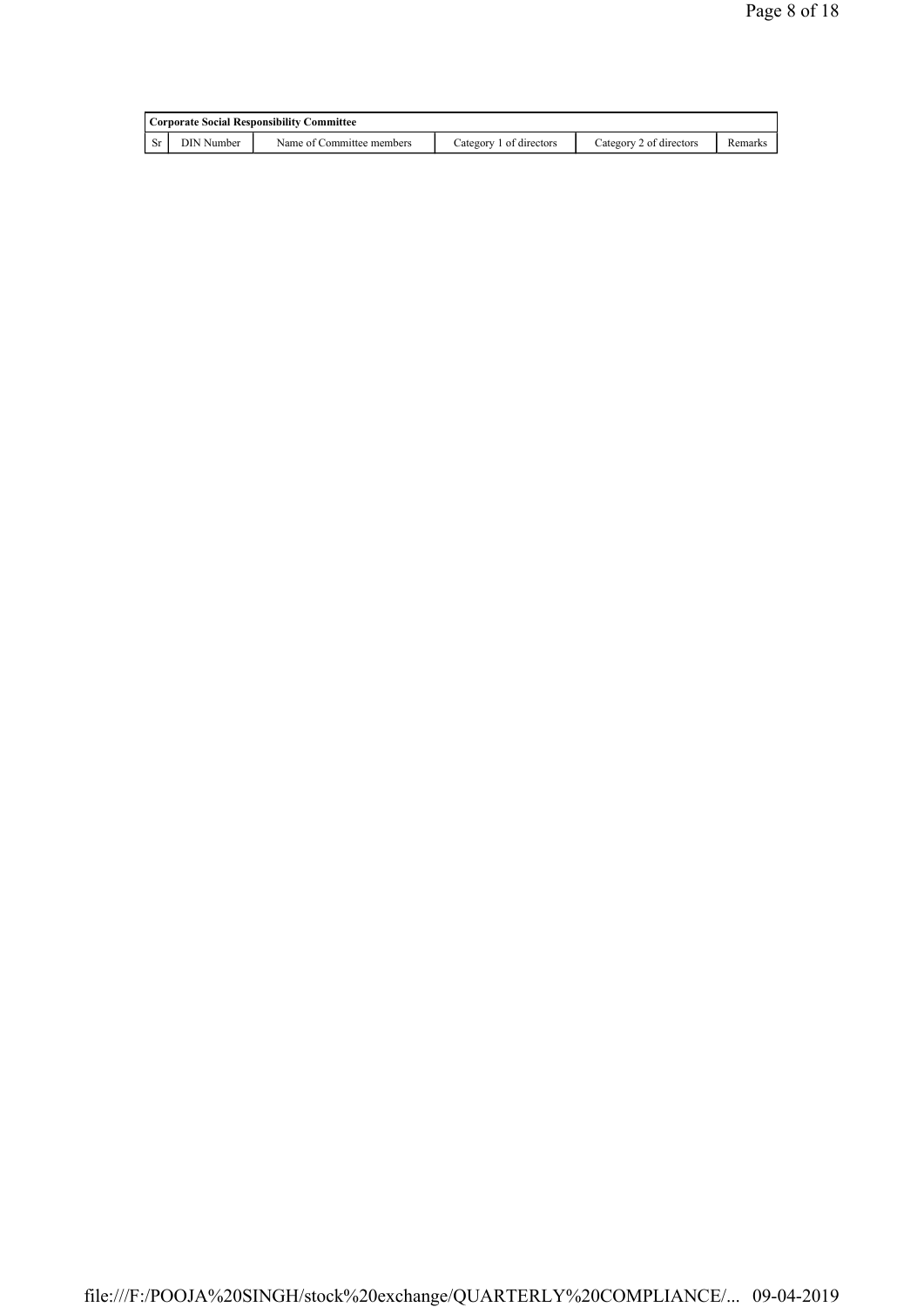| <b>Other Committee</b> |                                                                                                                         |  |  |  |  |  |  |  |
|------------------------|-------------------------------------------------------------------------------------------------------------------------|--|--|--|--|--|--|--|
|                        | Sr DIN Number Name of Committee members Name of other committee Category 1 of directors Category 2 of directors Remarks |  |  |  |  |  |  |  |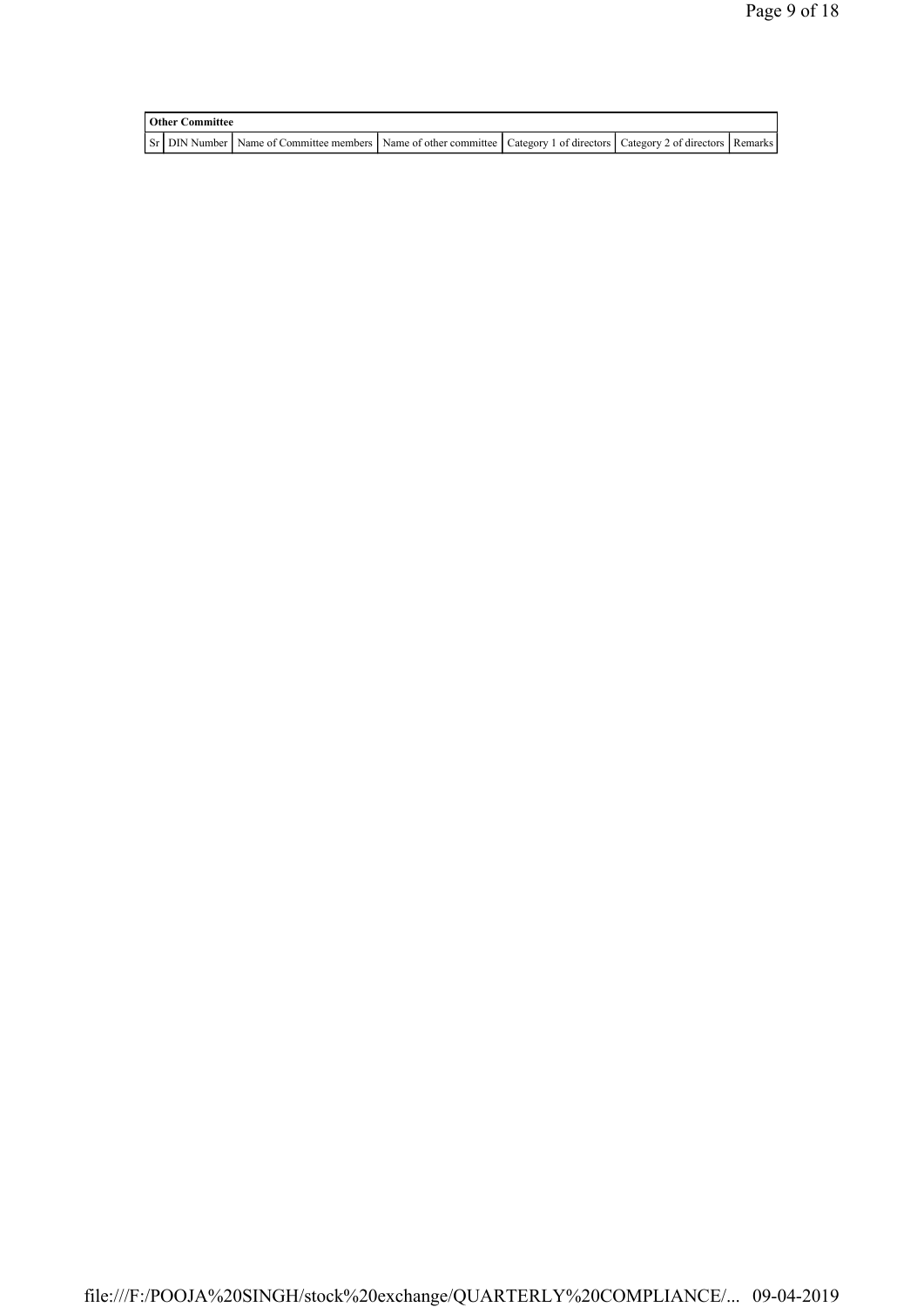|                | Annexure 1                                                       |                                                         |                                                                |  |  |  |  |  |  |  |
|----------------|------------------------------------------------------------------|---------------------------------------------------------|----------------------------------------------------------------|--|--|--|--|--|--|--|
|                | <b>Annexure 1</b>                                                |                                                         |                                                                |  |  |  |  |  |  |  |
|                | <b>III. Meeting of Board of Directors</b>                        |                                                         |                                                                |  |  |  |  |  |  |  |
|                | Disclosure of notes on meeting of board of directors explanatory |                                                         |                                                                |  |  |  |  |  |  |  |
| Sr             | $Date(s)$ of meeting (if any) in the<br>previous quarter         | $Date(s)$ of meeting (if any) in the<br>current quarter | Maximum gap between any two consecutive (in<br>number of days) |  |  |  |  |  |  |  |
| 1              | 02-04-2018                                                       |                                                         |                                                                |  |  |  |  |  |  |  |
| 2              | 27-06-2018                                                       |                                                         | 85                                                             |  |  |  |  |  |  |  |
| $\overline{3}$ |                                                                  | 14-08-2018                                              | 47                                                             |  |  |  |  |  |  |  |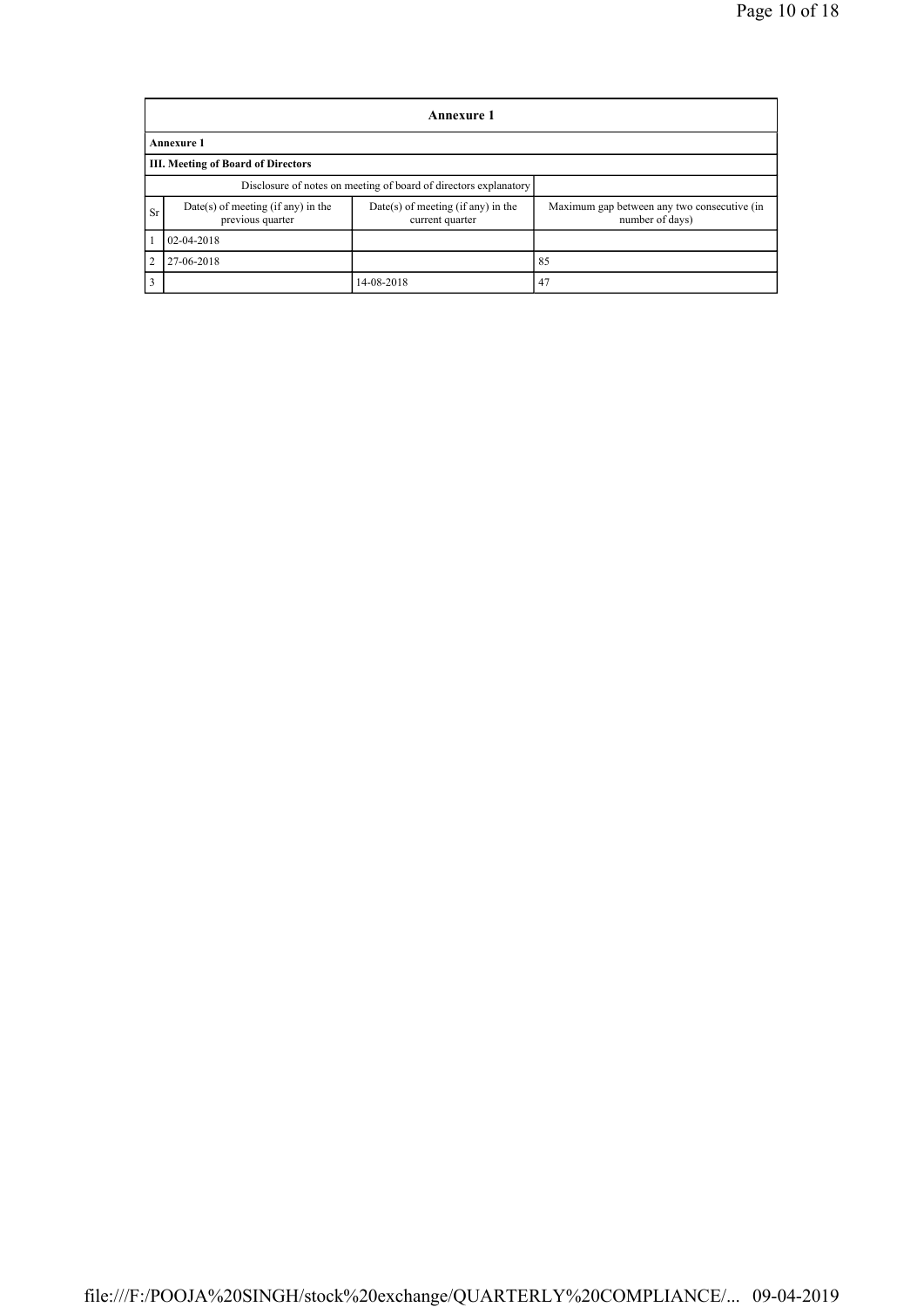|                                  | <b>Annexure 1</b>                                |                                                                        |                                                     |                              |                                                                        |                                                                               |                               |  |  |  |
|----------------------------------|--------------------------------------------------|------------------------------------------------------------------------|-----------------------------------------------------|------------------------------|------------------------------------------------------------------------|-------------------------------------------------------------------------------|-------------------------------|--|--|--|
| <b>IV. Meeting of Committees</b> |                                                  |                                                                        |                                                     |                              |                                                                        |                                                                               |                               |  |  |  |
|                                  |                                                  |                                                                        |                                                     |                              |                                                                        | Disclosure of notes on meeting of committees explanatory                      |                               |  |  |  |
| Sr                               | Name of<br>Committee                             | $Date(s)$ of<br>meeting of the<br>committee in the<br>relevant quarter | Whether<br>requirement of<br>Quorum met<br>(Yes/No) | Requirement<br>of Quorum met | $Date(s)$ of meeting<br>of the committee<br>in the previous<br>quarter | Maximum gap<br>between any two<br>consecutive meetings<br>(in number of days) | Name of<br>other<br>committee |  |  |  |
| 1                                | <b>Audit Committee</b>                           | 14-08-2018                                                             | Yes                                                 | 2                            | 27-06-2018                                                             | 47                                                                            |                               |  |  |  |
| $\overline{2}$                   | <b>Audit Committee</b>                           | 14-08-2018                                                             | Yes                                                 | $\overline{2}$               | 25-05-2018                                                             | 80                                                                            |                               |  |  |  |
| 3                                | Nomination and<br>remuneration<br>committee      | 14-08-2018                                                             | Yes                                                 | 2                            | 27-06-2018                                                             | 47                                                                            |                               |  |  |  |
| $\overline{4}$                   | <b>Stakeholders</b><br>Relationship<br>Committee | 14-08-2018                                                             | Yes                                                 | 2                            | 27-06-2018                                                             | 47                                                                            |                               |  |  |  |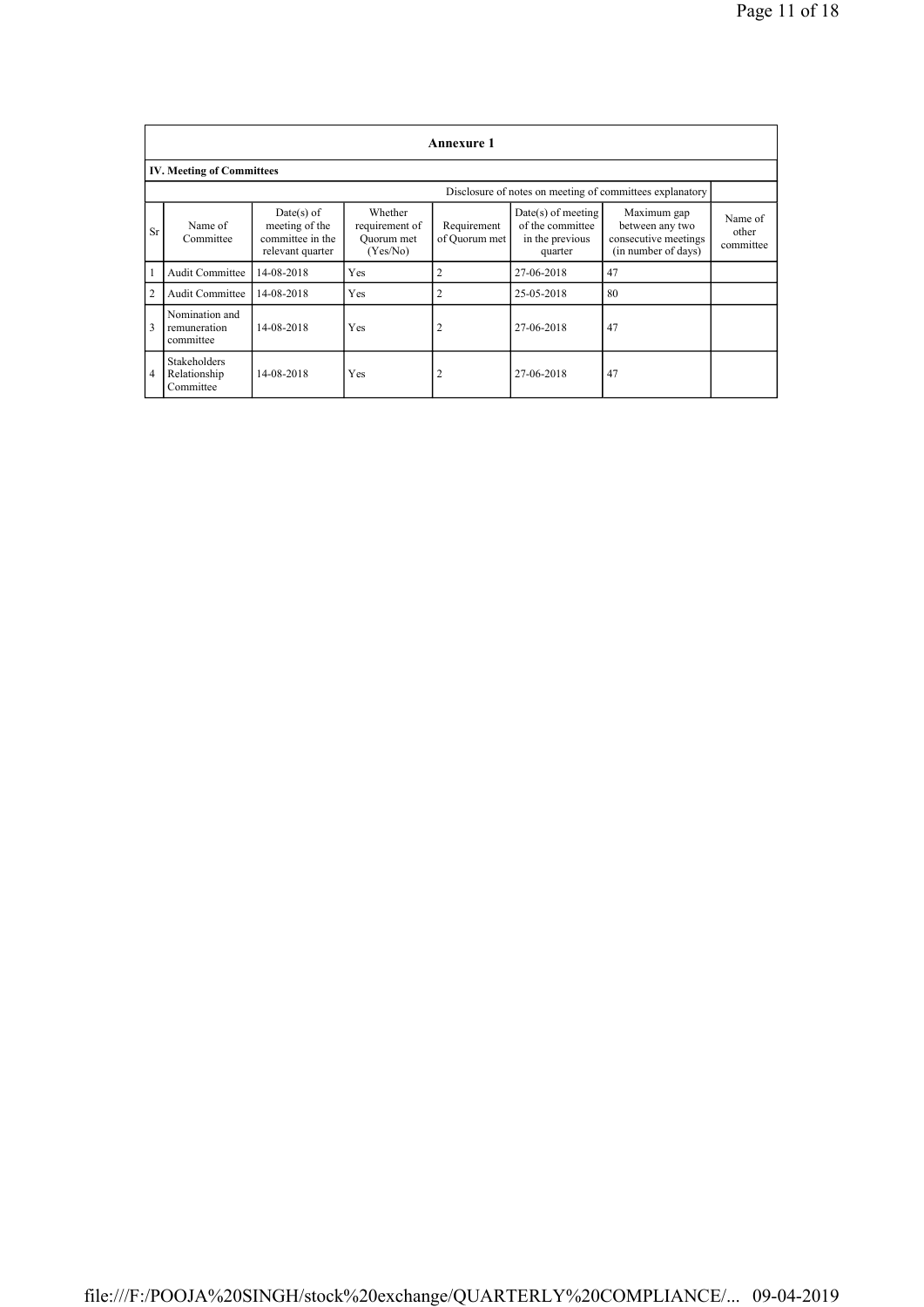|                | <b>Annexure 1</b>                                                                                         |                                  |                                                                    |  |  |  |  |  |
|----------------|-----------------------------------------------------------------------------------------------------------|----------------------------------|--------------------------------------------------------------------|--|--|--|--|--|
|                | V. Related Party Transactions                                                                             |                                  |                                                                    |  |  |  |  |  |
| Sr             | Subject                                                                                                   | Compliance status<br>(Yes/No/NA) | If status is "No" details of non-<br>compliance may be given here. |  |  |  |  |  |
|                | Whether prior approval of audit committee obtained                                                        | Yes                              |                                                                    |  |  |  |  |  |
| $\overline{2}$ | Whether shareholder approval obtained for material RPT                                                    | NA                               |                                                                    |  |  |  |  |  |
| $\overline{3}$ | Whether details of RPT entered into pursuant to omnibus approval<br>have been reviewed by Audit Committee | Yes                              |                                                                    |  |  |  |  |  |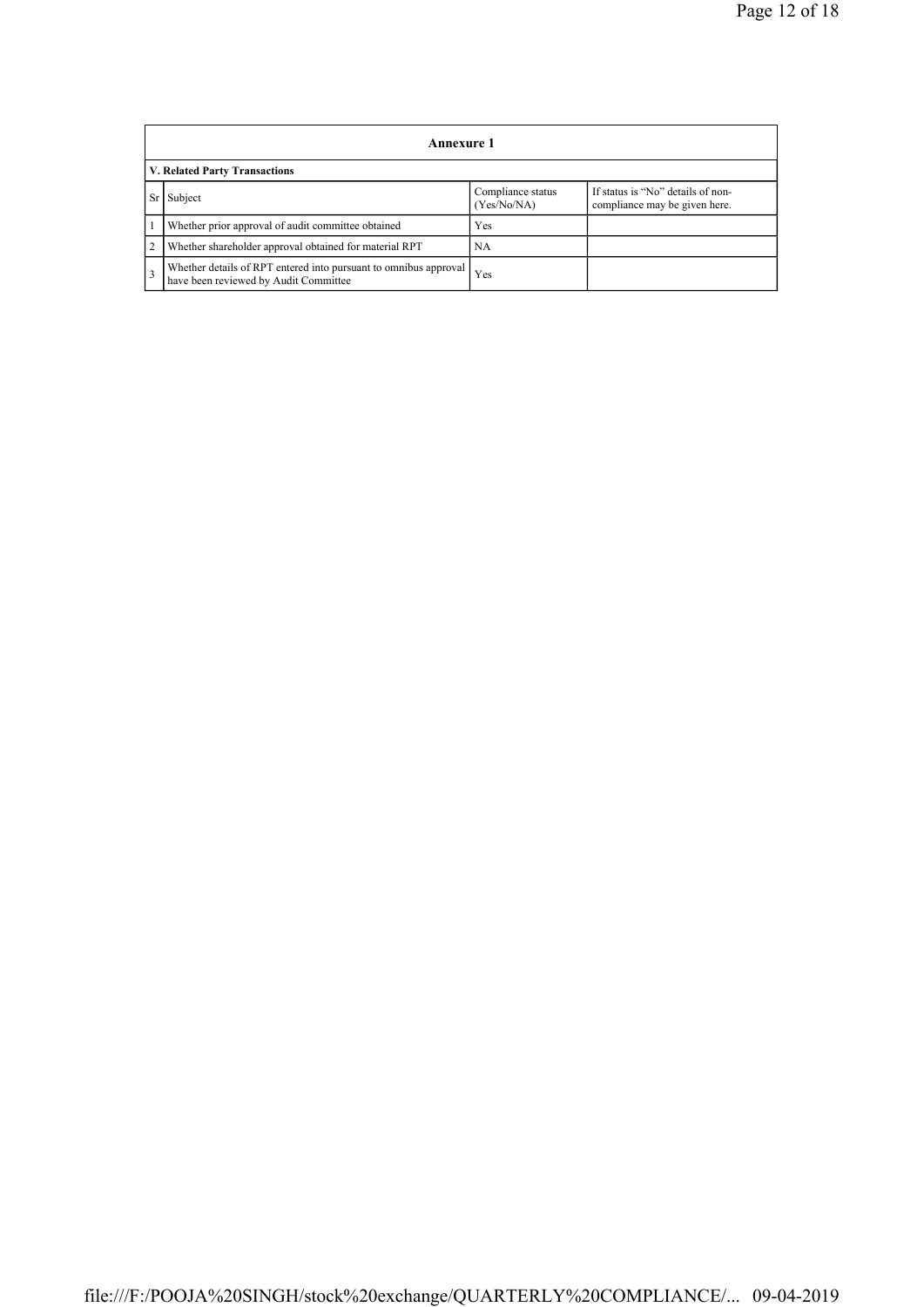| <b>Annexure 1</b>        |                                                                                                                                                                                                                 |                               |  |  |
|--------------------------|-----------------------------------------------------------------------------------------------------------------------------------------------------------------------------------------------------------------|-------------------------------|--|--|
| <b>VI. Affirmations</b>  |                                                                                                                                                                                                                 |                               |  |  |
| Sr                       | Subject                                                                                                                                                                                                         | Compliance status<br>(Yes/No) |  |  |
| $\mathbf{1}$             | The composition of Board of Directors is in terms of SEBI (Listing obligations and disclosure requirements)<br>Regulations, 2015                                                                                | Yes                           |  |  |
| $\overline{2}$           | The composition of the following committees is in terms of SEBI(Listing obligations and disclosure<br>requirements) Regulations, 2015 a. Audit Committee                                                        | No                            |  |  |
| $\overline{\mathbf{3}}$  | The composition of the following committees is in terms of SEBI(Listing obligations and disclosure<br>requirements) Regulations, 2015. b. Nomination & remuneration committee                                   | N <sub>0</sub>                |  |  |
| $\overline{4}$           | The composition of the following committees is in terms of SEBI(Listing obligations and disclosure<br>requirements) Regulations, 2015. c. Stakeholders relationship committee                                   | Yes                           |  |  |
| $\overline{\phantom{0}}$ | The composition of the following committees is in terms of SEBI(Listing obligations and disclosure<br>requirements) Regulations, 2015. d. Risk management committee (applicable to the top 100 listed entities) | <b>NA</b>                     |  |  |
| 6                        | The committee members have been made aware of their powers, role and responsibilities as specified in SEBI<br>(Listing obligations and disclosure requirements) Regulations, 2015.                              | Yes                           |  |  |
| $\overline{7}$           | The meetings of the board of directors and the above committees have been conducted in the manner as specified<br>in SEBI (Listing obligations and disclosure requirements) Regulations, 2015.                  | Yes                           |  |  |
| 8                        | This report and/or the report submitted in the previous quarter has been placed before Board of Directors.                                                                                                      | Yes                           |  |  |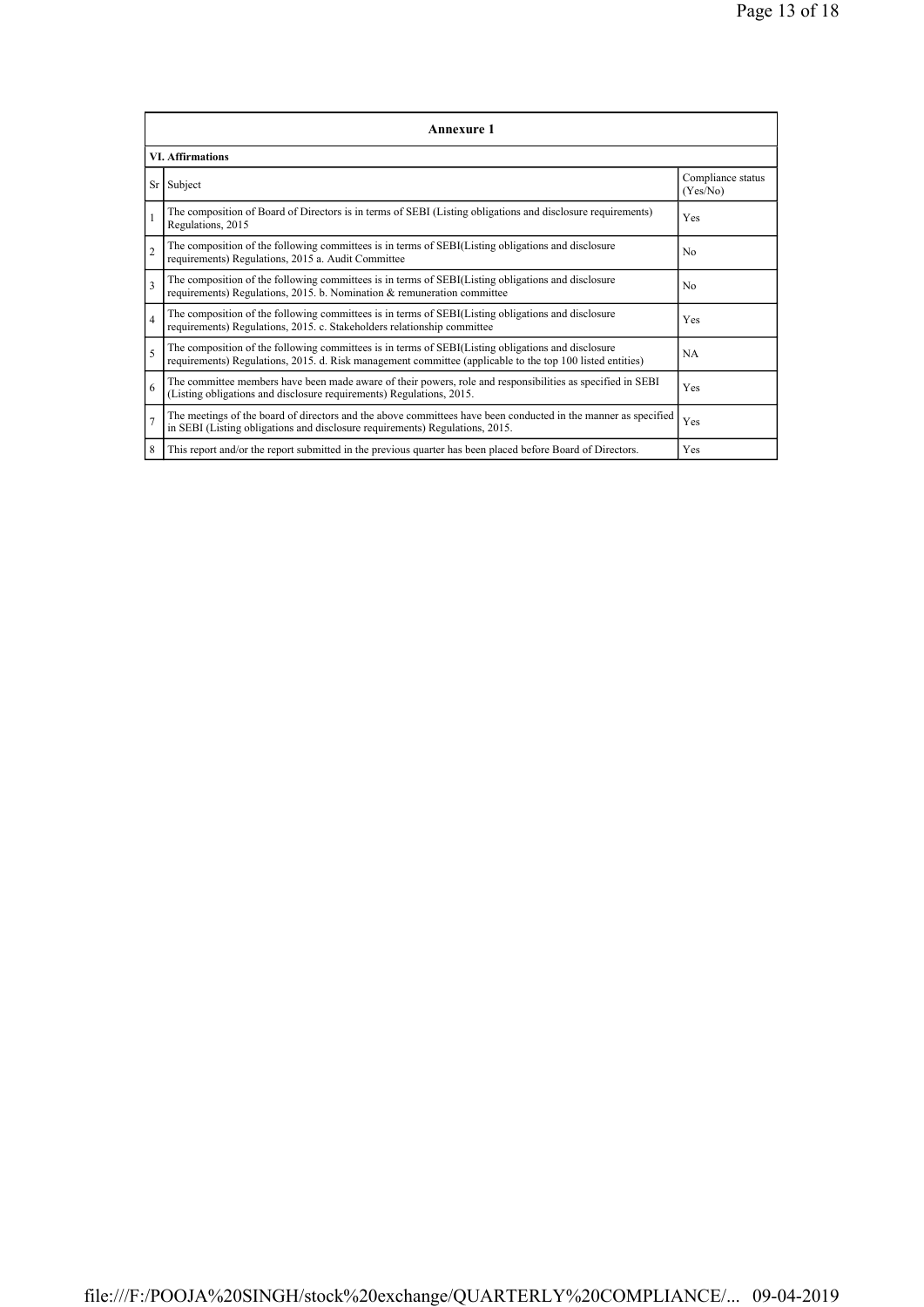| <b>Annexure 1</b> |                   |                                         |  |
|-------------------|-------------------|-----------------------------------------|--|
| - Sr              | Subject           | Compliance status                       |  |
|                   | Name of signatory | POOJA SINGH                             |  |
|                   | Designation       | Company Secretary and Compliance Office |  |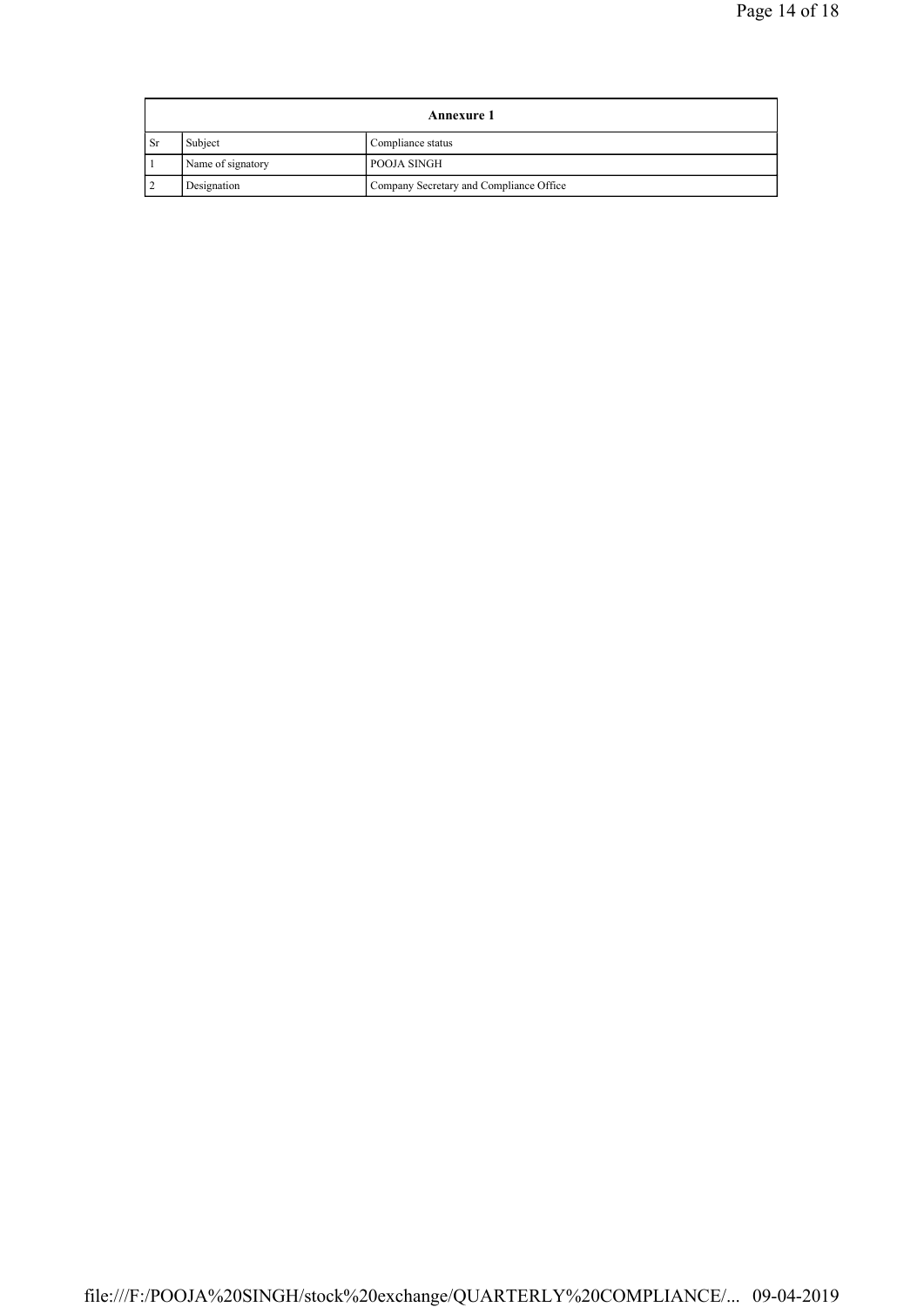|                                                                                                                                                             | <b>Annexure III</b>                                                                                                                                                                  |                                              |                                  |                                                                      |  |  |
|-------------------------------------------------------------------------------------------------------------------------------------------------------------|--------------------------------------------------------------------------------------------------------------------------------------------------------------------------------------|----------------------------------------------|----------------------------------|----------------------------------------------------------------------|--|--|
| Annexure III to be submitted by listed entity at the end of 6 months after end of financial year along-with second quarter report of<br>next financial year |                                                                                                                                                                                      |                                              |                                  |                                                                      |  |  |
|                                                                                                                                                             | <b>I. Affirmations</b>                                                                                                                                                               |                                              |                                  |                                                                      |  |  |
| Sr                                                                                                                                                          | Broad heading                                                                                                                                                                        | Regulation<br>Number                         | Compliance status<br>(Yes/No/NA) | If status is "No" details of<br>non-compliance may be<br>given here. |  |  |
|                                                                                                                                                             | Copy of the annual report including balance sheet, profit and<br>loss account, directors report, corporate governance report,<br>business responsibility report displayed on website | 46(2)                                        | Yes                              |                                                                      |  |  |
| $\overline{2}$                                                                                                                                              | Presence of Chairperson of Audit Committee at the Annual<br>General Meeting                                                                                                          | 18(1)(d)                                     | Yes                              |                                                                      |  |  |
| 3                                                                                                                                                           | Presence of Chairperson of the nomination and remuneration<br>committee at the annual general meeting                                                                                | 19(3)                                        | Yes                              |                                                                      |  |  |
| $\overline{4}$                                                                                                                                              | Whether "Corporate Governance Report" disclosed in Annual<br>Report                                                                                                                  | $34(3)$ read with<br>para C of Schedule<br>V | Yes                              |                                                                      |  |  |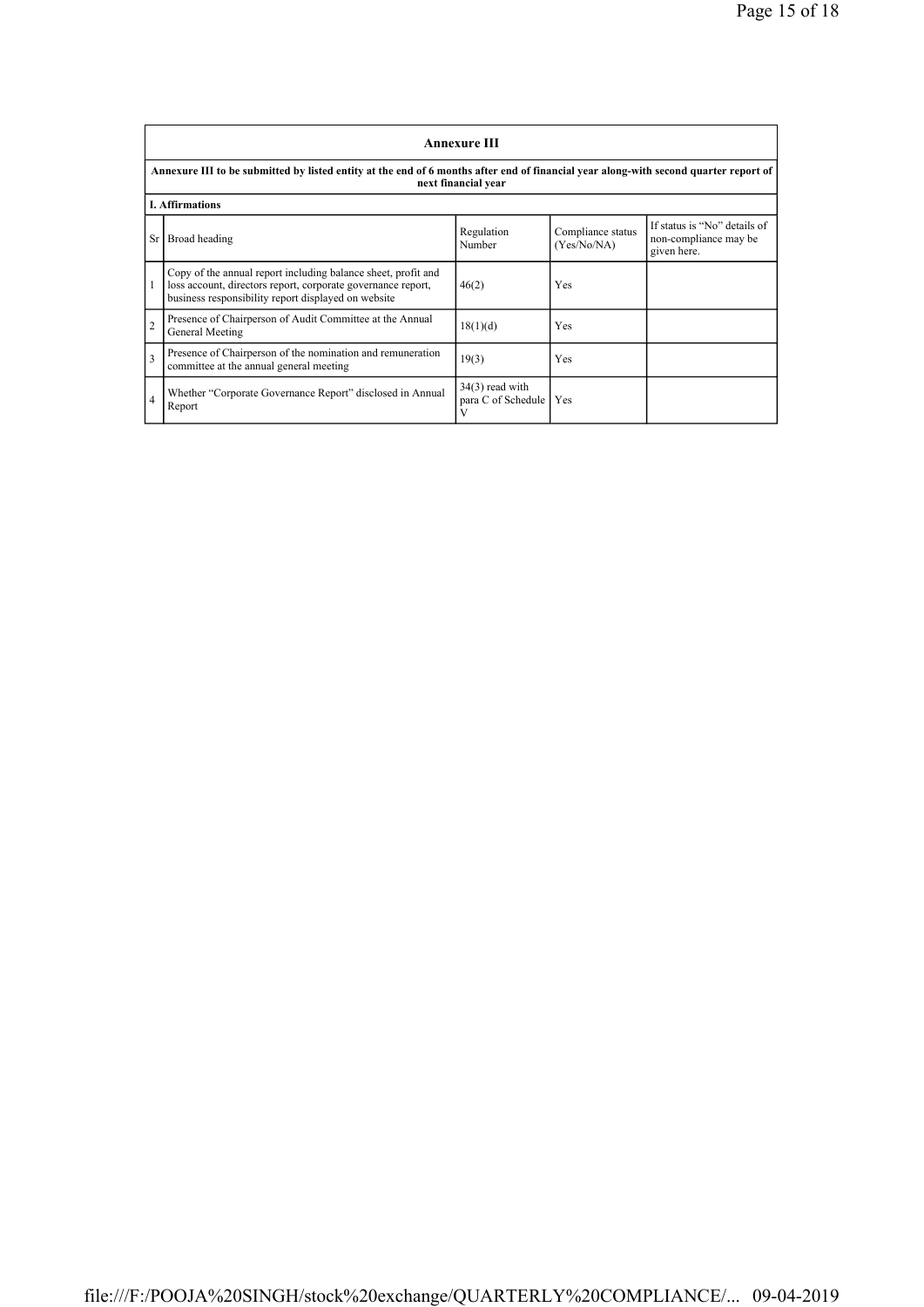| <b>Annexure III</b>      |                   |                                         |
|--------------------------|-------------------|-----------------------------------------|
|                          | Name of signatory | POOJA SINGH                             |
| $\overline{\phantom{a}}$ | Designation       | Company Secretary and Compliance Office |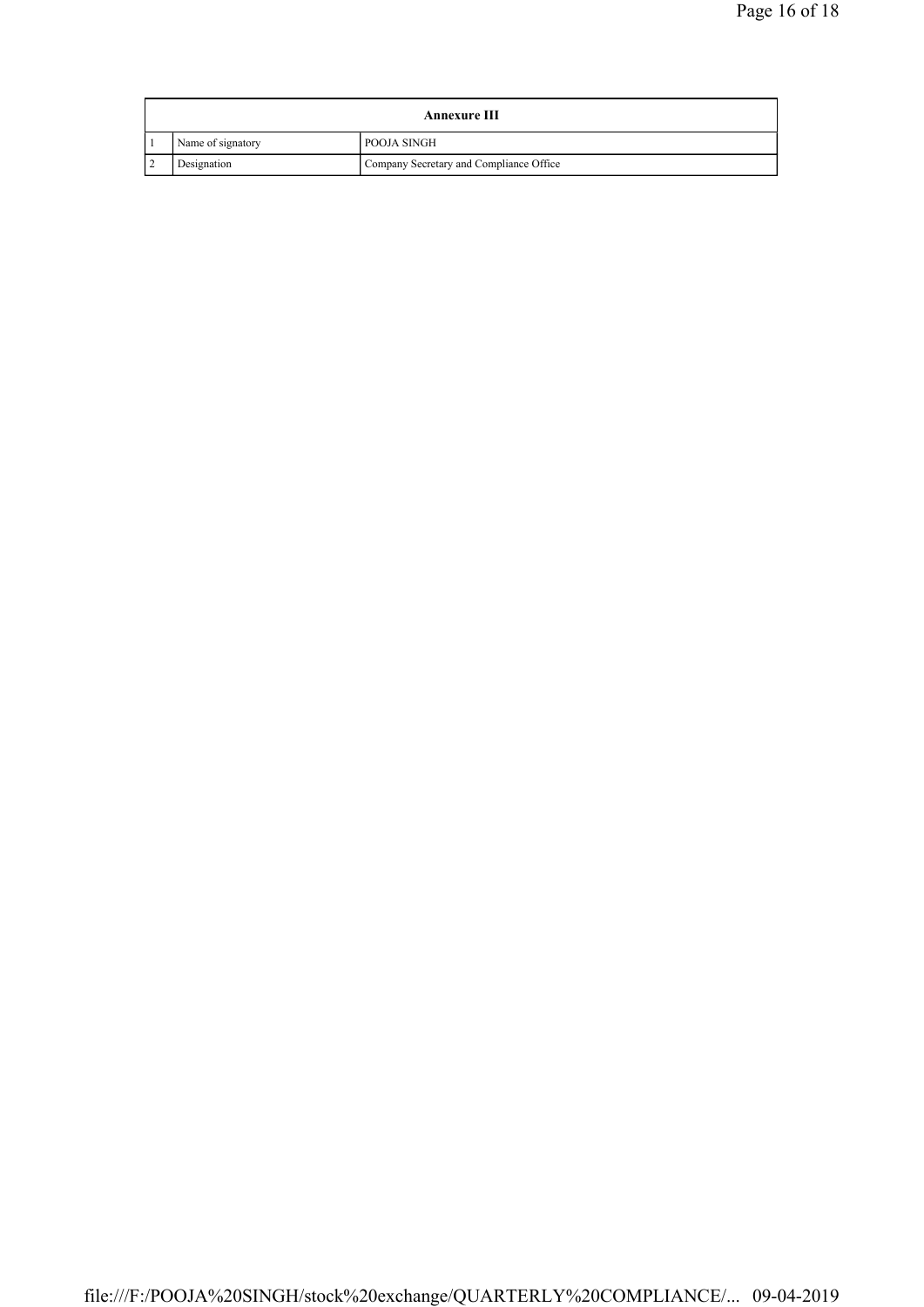| <b>Signatory Details</b> |                                         |  |
|--------------------------|-----------------------------------------|--|
| Name of signatory        | POOJA SINGH                             |  |
| Designation of person    | Company Secretary and Compliance Office |  |
| Place                    | <b>KOLKATA</b>                          |  |
| Date                     | 13-10-2018                              |  |